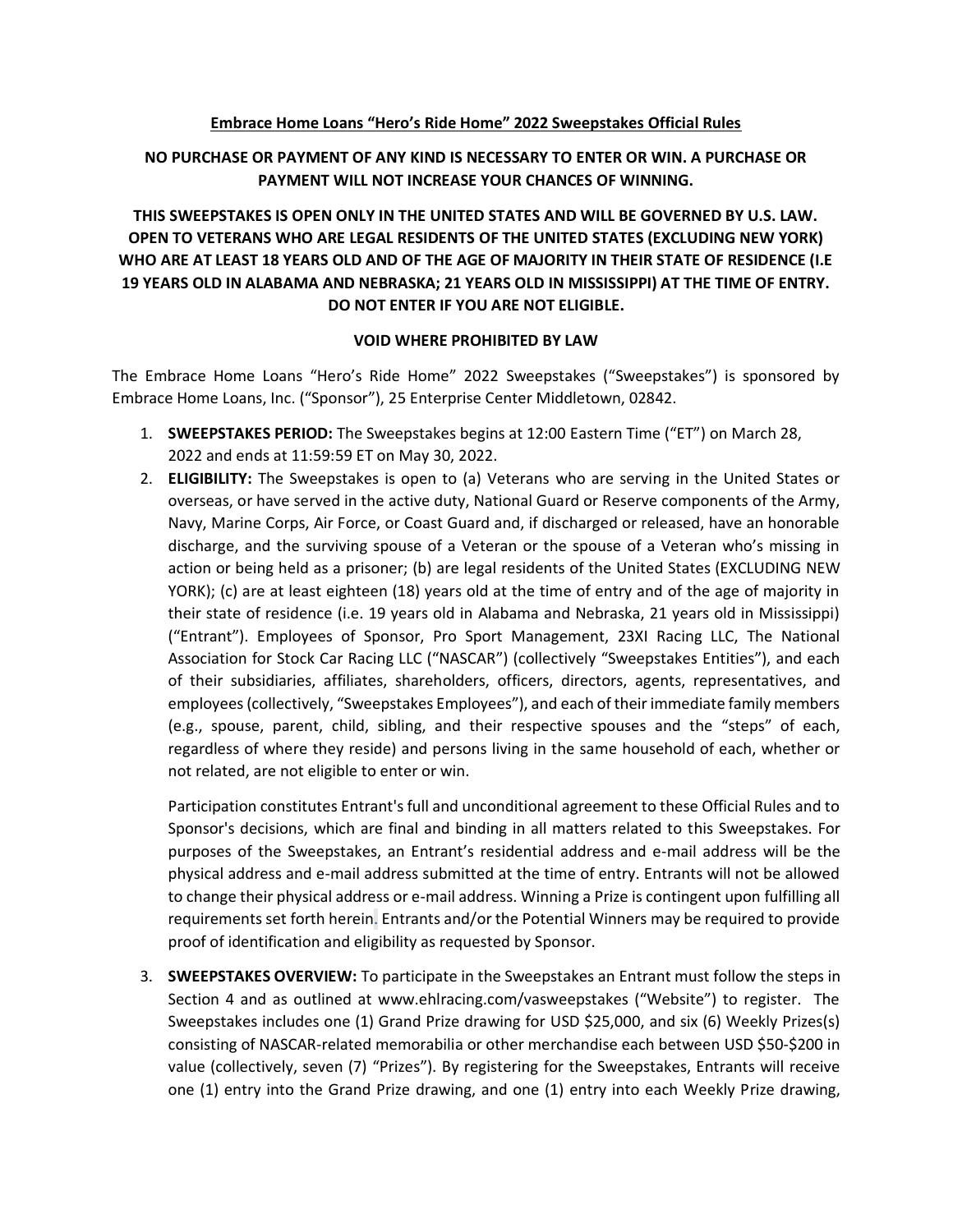provided Entrants have not previously won a Weekly Prize. Once determined in accordance with Section 5, Potential Winners will be announced on the Website and Sponsor's social media accounts (first name, last initial, city and state of residence). ALL WINNERS ARE DEEMED POTENTIAL WINNERS AND ARE SUBJECT TO VERIFICATION OF ELIGIBILITY.

4. **HOW TO ENTER:** During the Sweepstakes Period an Entrant must visit the Website and register by submitting the information requested on the registration form, which may include, without limitation: their first and last name (initials are not permitted), email address, mailing address, ZIP Code, telephone number, date of birth, and confirmation that they have read and agrees to be bound by these Official Rules. Upon submission of the registration information, the Entrant must then follow the on-screen instructions and click "SUBMIT". Limit: An Entrant may only register for the Sweepstakes once. If more than one (1) registration is received from the same person, telephone number and/or e-mail address the entries may, at the Sponsor's sole discretion, be disqualified. If it is found or suspected that an Entrant is using more than one e-mail address or multiple identities to participate in the Sweepstakes, then that Entrant, in Sponsor's sole discretion, may not be eligible to win a Prize. Automated methods to participate in this Sweepstakes are prohibited and will result in disqualification. IMPORTANT: MESSAGE AND DATA RATES MAY APPLY IF AN ENTRANT PARTICIPATES IN THIS SWEEPSTAKES ON THEIR MOBILE DEVICE. NOT ALL MOBILE TELEPHONE/WIRELESS PROVIDERS CARRY THE SERVICE NECESSARY TO PARTICIPATE IN THESE SWEEPSTAKES. ENTRANTS SHOULD CONSULT THEIR WIRELESS PROVIDER'S PRICING PLANS. A MOBILE ENTRY IS NOT REQUIRED TO ENTER OR WIN A PRIZE IN THIS SWEEPSTAKES. Normal Internet access and usage charges imposed by an Entrant's internet service provider may apply.

### 5. **RANDOM DRAWINGS**:

- a. **Grand Prize:** On or about June 1, 2022, the Sponsor will randomly select one (1) potential Prize Winner for the Grand Prize from among all Entrants who completed the registration during the Sweepstakes Period.
- b. **Weekly Prizes:** Beginning April 8, 2022, and concluding at the end of the Sweepstakes Period, Sponsor will randomly select one (1) Weekly Prize Potential Winner per seven-day period, from among all Entrants. Any Entrant who is a winner or Potential Winner of a Weekly Prize is ineligible for future Weekly Prize(s) but remains eligible for the Grand Prize.

## 6. **PRIZES AND ODDS OF WINNING:**

- A. **Grand Prize (1):** The Grand Prize is USD \$25,000. The Grand Prize will be presented to the Winner by Kurt Busch ("Driver"). Grand Prize includes, if travel is required, airfare and overnight accommodations night for Winner and one guest of Winner's choosing (subject to Sponsor's reasonable approval as outlined herein). Time and place to be coordinated after confirmation of Potential Winner depending on Winner's location and Driver's availability. The Grand Prize will be made payable to the Winner via Winner's choice of a check or direct deposit into an eligible bank account. One (1) Grand Prize will be available in the Sweepstakes.
- B. **Weekly Prizes (8):** In addition to the Grand Prize, eight (8) Weekly Prizes will be presented. Weekly Prizes will include NASCAR-related memorabilia or other merchandise selected by Sponsor with an estimated value of between USD \$50 and \$250.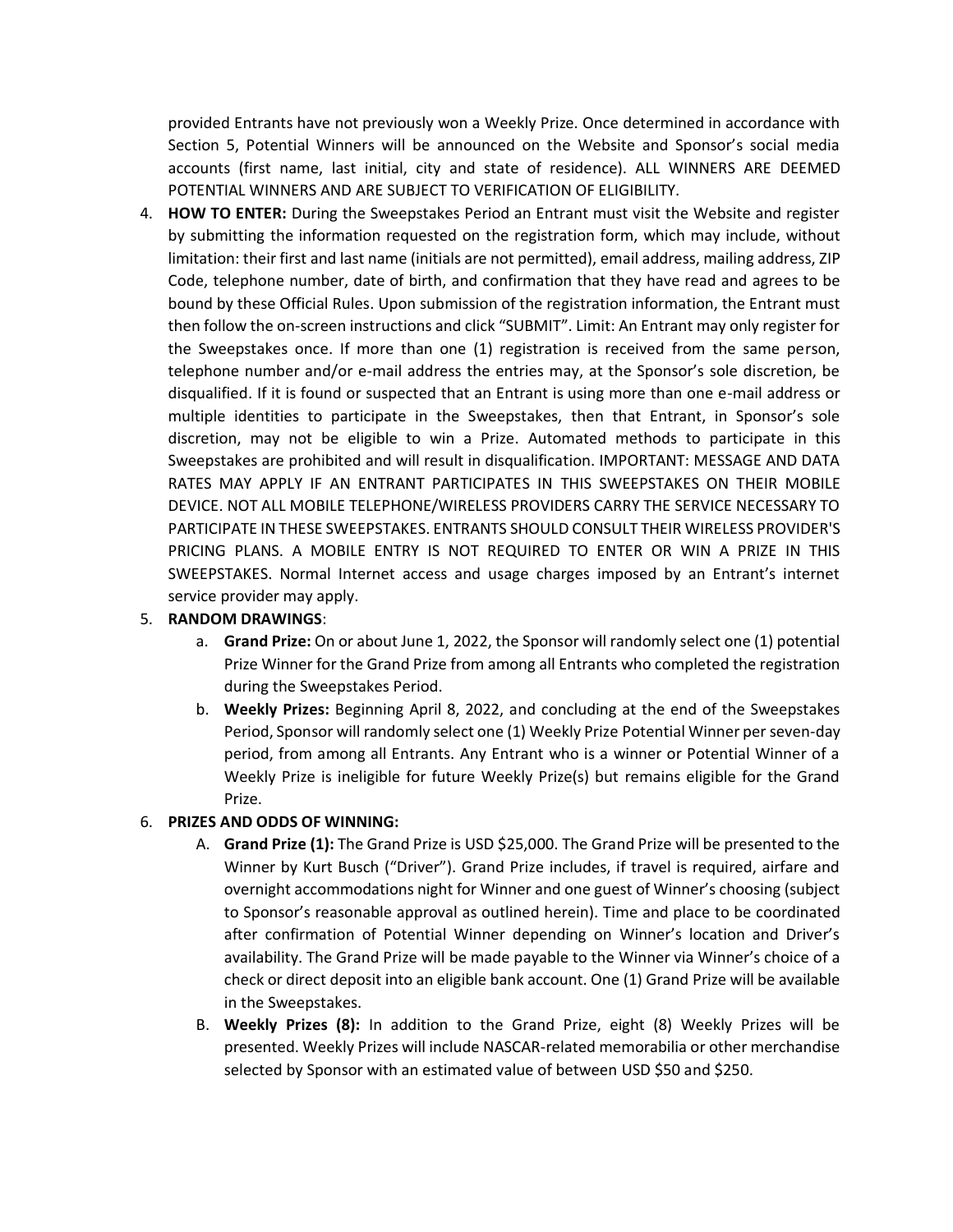- C. **Odds of Winning:** The odds of winning either Grand Prize or Weekly Prize depend on the number of eligible Entrants who register during the Sweepstakes Period.
- D. **General Conditions on Prizes:** Sponsor reserves the right to substitute a Prize of equal value at its sole discretion. In no event will more Prizes than are stated in these Official Rules be awarded. If, for any reason, more Prize notifications are sent (or more claims are received) than the number of Prizes offered, as set forth in these Official Rules, Sponsor reserves the right to award the intended number of Prizes through a random drawing from among all eligible Prize claims received. Each Winner shall be solely responsible for payment of any and all applicable federal, state, and local taxes for any Prize won. All other costs and expenses not expressly set forth herein shall be solely the Winner's responsibility. The Sweepstakes Entities shall not be held responsible for any delays in awarding a Prize for any reason. If after a good faith attempt the Sponsor is unable to award or deliver a Prize, the Prize may not be re-awarded.
- **7. HOW TO CLAIM A PRIZE:** Potential Winners are subject to verification of eligibility and compliance with these Official Rules. Potential Prize Winners will be notified by telephone and e-mail on or about the same day as the Prize Drawing. Potential Winner notifications will include instructions on how to claim a Prize and all Potential Winners will be required to sign and return an Affidavit of Eligibility and Liability/Publicity Release (except where prohibited) and any other requested documents (collectively, the "Affidavit"). Potential Weekly Prize Winners must return the Affidavit within twenty-four (24) hours from the time of attempted notification, and potential Grand Prize Winners must return the Affidavit within eight (8) calendar days from the date of attempted notification, or the Prize may be forfeited in its entirety and awarded to an alternate Winner, at the Sponsor's sole and absolute discretion. Failure to provide all required information and signed documents within the stated time period may result in forfeiture of Winner's right to claim a Prize and may result in the Prize being awarded to an alternate Winner, if time permits. Each Potential Winner may be subject to a background check before the Prize is awarded. Sponsor reserves the right to disqualify the Potential Winner based on the results of such background check if Sponsor determines in its sole discretion that awarding the Prize to any such individual might reflect negatively on the Sponsor. As a condition of accepting their Prize, Winners may be required to participate in reasonable press or other public relations activities as requested by Sponsor. Failure to provide all required information and a signature on the documents within the stated time period may result in forfeiture of a winner's right to claim a Prize, and may result in the Prize being awarded to an alternate winner, if time permits. If a Potential Winner is disqualified, found to be ineligible or not in compliance with these Official Rules, declines to accept a Prize, the respective Prize may be forfeited. If a Prize is forfeited, the Prize may be awarded to an alternate Winner, selected in a random drawing from among all remaining eligible Entrants, as determined by Sponsor in its sole discretion. If, after a good-faith attempt, the Sponsor is unable to award or deliver a Prize, the Prize may not be re-awarded. Prize will be mailed to the Winners at the physical addresses (P.O. Boxes are not permitted) provided at the time of registration or at the Winner's identified eligible bank account, in the event direct deposit is selected, within 6 to 8 weeks from verification of eligibility and compliance with these Official Rules. Prizes will only be fulfilled to addresses and/or bank accounts within the fifty (50) United States or District of Columbia. Any portion of a Prize not accepted by a Winner will be forfeited. Each Winner shall be solely responsible for payment of any and all applicable federal, state, and local taxes for their Prize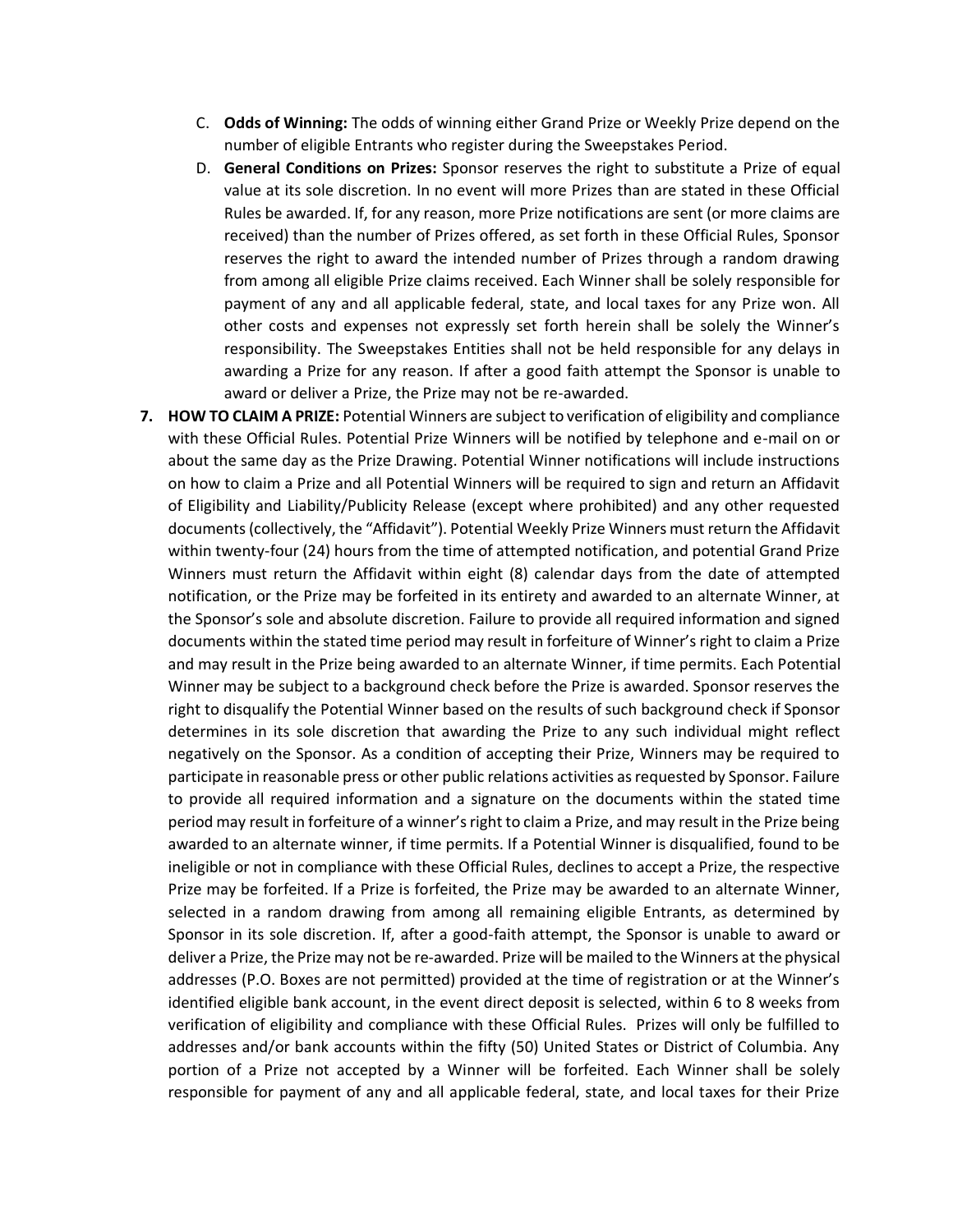won. Sponsor will issue an IRS Form 1099-MISC for each Winner, and each Winner must provide Sponsor with a valid social security number or tax identification number for tax reporting purposes. All other costs and expenses not expressly set forth herein shall be solely each Winner's responsibility. Each Prize will only be awarded to a verified Winner. Sponsor will attempt to notify each Potential Winner as set forth above, but Sponsor is not responsible for any undelivered emails, including without limitation e-mails that are not received because of a Winner's privacy or spam filter settings which may divert any Sweepstakes e-mail, including any Winner notification e-mail, to a spam or junk folder. Prizes that are unclaimed, unredeemed, or returned as undeliverable will not be awarded. Prizes are non-transferable and no Prize substitution or exchange will be allowed, except by Sponsor, who reserves the right to substitute a Prize of equal or greater value in case of unavailability of the Prize or force majeure, at Sponsor's sole and absolute discretion. Sweepstakes Entities shall not be held responsible for any delays in awarding the Prize for any reason.

8. **LIMITATION OF LIABILITY:** By participating in this Sweepstakes, Entrants agree (and agrees to confirm in writing if requested) that the Sweepstakes Entities, Facebook Inc., LinkedIn Corporation, Twitter, Inc., and each of their respective affiliates, subsidiaries, franchisees, representatives, consultants, contractors, legal counsel, advertising, public relations, promotional, fulfillment and marketing agencies, website providers, web masters, and their respective officers, directors, employees, representatives and agents ("Released Parties") are not responsible for: (i) lost, late, incomplete, stolen, misdirected, postage due or undeliverable e-mail notifications or postal mail; (ii) any computer, telephone, satellite, cable, network, electronic or Internet hardware or software malfunctions, failures, connections, or availability; (iii) garbled, corrupt or jumbled transmissions, service provider/network accessibility, availability or traffic congestion; (iv) any technical, mechanical, printing or typographical or other error; (v) the incorrect or inaccurate capture of registration information or the failure to capture, or loss of, any such information; (vi) any error, omission, interruption, deletion, defect, delay in operation or transmission, communications line failure, technical error, theft or destruction or unauthorized access to the Sweepstakes; (vii) any injury or damage, whether personal or property, to Entrants or to any person's computer related to or resulting from participating in the Sweepstakes and/or accepting a Prize; and (viii) entries that are late, forged, lost, misplaced, misdirected, tampered with, incomplete, deleted, damaged, garbled or otherwise not in compliance with the Official Rules. Further, the Sweepstakes Entities are not responsible for any unanswered or undeliverable Winner notifications. By entering the Sweepstakes, each Entrant agrees: (i) to be bound by these Official Rules, including entry requirements; (ii) to waive any rights to claim ambiguity with respect to these Official Rules; (iii) to waive all of their rights to bring any claim, action or proceeding against any of the Released Parties in connection with the Sweepstakes; and (iii) to forever and irrevocably agree to release and hold harmless each of the Released Parties from any and all claims, lawsuits, judgments, causes of action, proceedings, demands, fines, penalties, liability, costs and expenses (including, without limitation, reasonable attorneys' fees) that may arise in connection with: (a) the Sweepstakes, including, but not limited to, any Sweepstakes-related activity or element thereof, participation or inability to participate in the Sweepstakes; (b) the violation of any third-party privacy, personal, publicity or proprietary rights; (c) acceptance, attendance at, receipt, travel related to, participation in, delivery of, possession, defects in, use, non-use, misuse, inability to use, loss, damage, destruction, negligence or willful misconduct in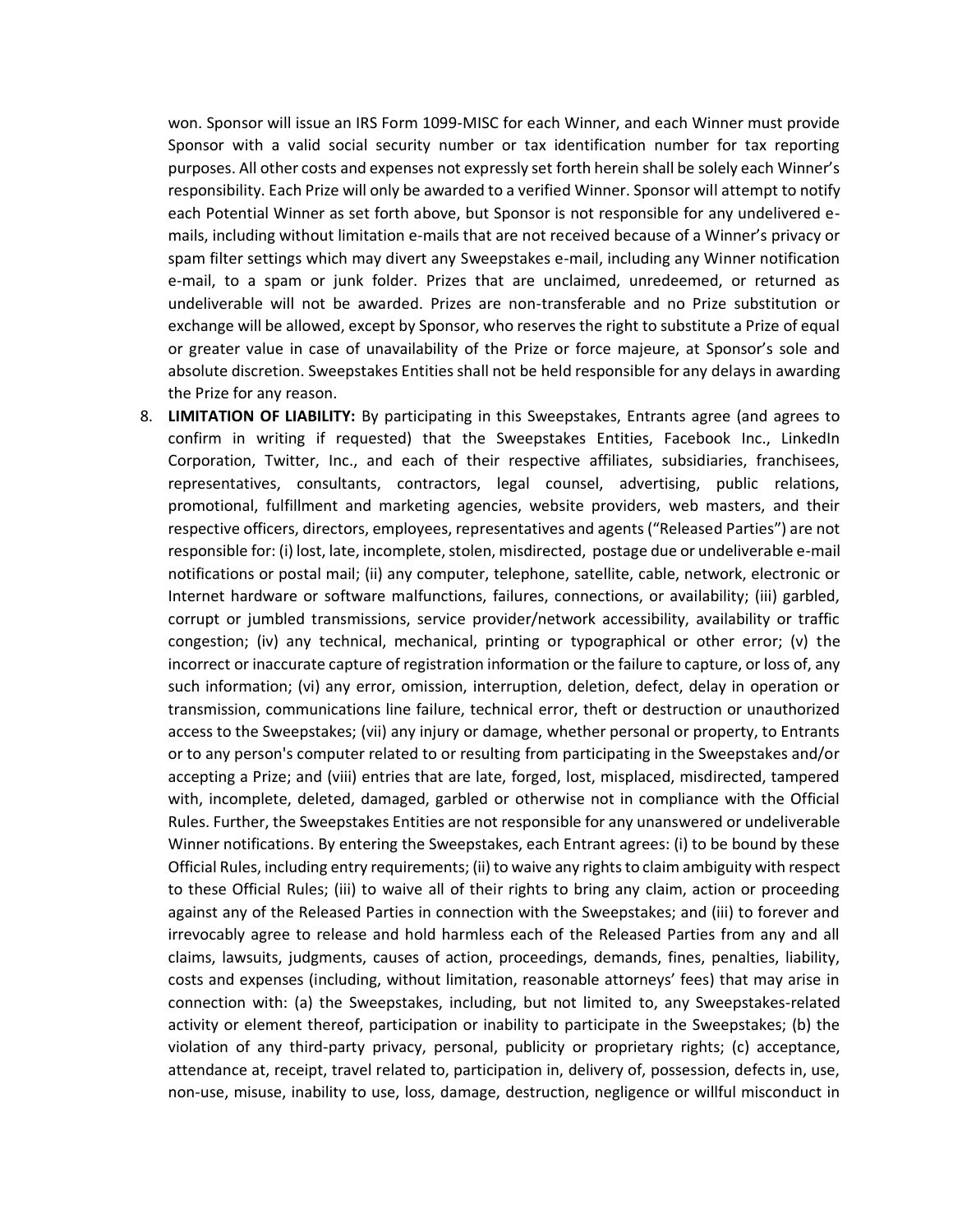connection with the use of a Prize (or any component thereof); (d) any change in the prizing (or any components thereof); (e) human error; (f) any wrongful, negligent, or unauthorized act or omission on the part of any of the Released Parties; (g) lost, late, stolen, misdirected, damaged or destroyed prizing (or any element thereof); or (h) the negligence or willful misconduct by Entrant. In no event will more Prizes be awarded than are stated in these Official Rules. In the event that, due to technical, typographical, mechanical, administrative, printing, production, computer or other errors, there are more Winners than are stated in these Official Rules, a random drawing among the claimants will be held to determine the Winners. WITHOUT LIMITING THE FOREGOING, EVERYTHING REGARDING THIS SWEEPSTAKES, INCLUDING THE PRIZES, IS PROVIDED "AS IS" WITHOUT WARRANTY OF ANY KIND, EITHER EXPRESS OR IMPLIED, INCLUDING BUT NOT LIMITED TO, THE IMPLIED WARRANTIES OF MERCHANTABILITY, FITNESS FOR A PARTICULAR PURPOSE OR NON-INFRINGEMENT.

- 9. **DISPUTES, GOVERNING LAW AND VENUE:** THE SWEEPSTAKES AND ITS OFFICIAL RULES ARE GOVERNED BY, AND WILL BE CONSTRUED IN ACCORDANCE WITH, THE LAWS OF THE STATE OF RHODE ISLAND, AND THE FORUM AND VENUE FOR ANY DISPUTE SHALL BE IN RHODE ISLAND. IF THE CONTROVERSY OR CLAIM IS NOT OTHERWISE RESOLVED THROUGH DIRECT DISCUSSIONS OR MEDIATION, IT SHALL THEN BE RESOLVED BY FINAL AND BINDING ARBITRATION ADMINISTERED BY JUDICIAL ARBITRATION AND MEDIATION SERVICES, INC., IN ACCORDANCE WITH ITS STREAMLINED ARBITRATION RULES AND PROCEDURES OR SUBSEQUENT VERSIONS THEREOF ("JAMS RULES"). THE JAMS RULES FOR SELECTION OF AN ARBITRATOR SHALL BE FOLLOWED, EXCEPT THAT THE ARBITRATOR SHALL BE EXPERIENCED AND LICENSED TO PRACTICE LAW IN RHODE ISLAND. ALL PROCEEDINGS BROUGHT PURSUANT TO THIS PARAGRAPH WILL BE CONDUCTED IN THE CITY OF MIDDLETOWN. EACH ENTRANT AGREES THAT THE REMEDY FOR ANY CLAIM SHALL BE LIMITED TO ACTUAL DAMAGES, AND IN NO EVENT SHALL ANY PARTY BE ENTITLED TO RECOVER (AND HERBY WAIVES THE ALL RIGHTS TO CLAIM) PUNITIVE, EXEMPLARY, CONSEQUENTIAL, OR INCIDENTAL DAMAGES, INCLUDING ATTORNEYS' FEES OR OTHER SUCH RELATED COSTS OF BRINGING A CLAIM, OR TO RESCIND THIS AGREEMENT OR SEEK INJUNCTIVE OR ANY OTHER EQUITABLE RELIEF. EXCEPT WHERE PROHIBITED, YOU AGREE THAT ANY AND ALL DISPUTES, CLAIMS AND/OR CAUSES OF ACTION ARISING OUT OF OR CONNECTED WITH THE SWEEPSTAKES OR ANY PRIZE AWARD SHALL BE RESOLVED INDIVIDUALLY, WITHOUT RESORT TO ANY FORM OF CLASS ACTION. 10. PUBLICITY: EXCEPT WHERE PROHIBITED BY LAW, WINNERS GRANT TO SPONSOR AND ADMINISTRATOR (WHICH WILL BE CONFIRMED IN WRITING ON REQUEST OF SPONSOR), AND THOSE ACTING PURSUANT TO THEIR AUTHORITY, THE RIGHT AND PERMISSION TO PRINT, PUBLISH, BROADCAST, AND USE, WORLDWIDE IN ANY MEDIA NOW KNOWN OR HEREAFTER DEVELOPED, INCLUDING BUT NOT LIMITED TO THE WORLD WIDE WEB, AT ANY TIME OR TIMES, EACH WINNER'S NAME, PORTRAIT, PICTURE, VOICE, LIKENESS, ENTRY, FOOTAGE (IF APPLICABLE) AND BIOGRAPHICAL INFORMATION FOR ADVERTISING, TRADE, AND PROMOTIONAL PURPOSES (INCLUDING THE ANNOUNCEMENT OF HIS OR HER NAME ON TELEVISION OR RADIO BROADCAST) WITHOUT ADDITIONAL CONSIDERATION, COMPENSATION, PERMISSION, OR NOTIFICATION.
- 10. **PRIVACY:** By entering this Sweepstakes, Entrant acknowledges their understanding that they are providing information to the Sponsor. Information submitted to Sponsor by any Entrant is subject to Sponsor's Privacy Policy located at [website]. To opt out of receiving future communication,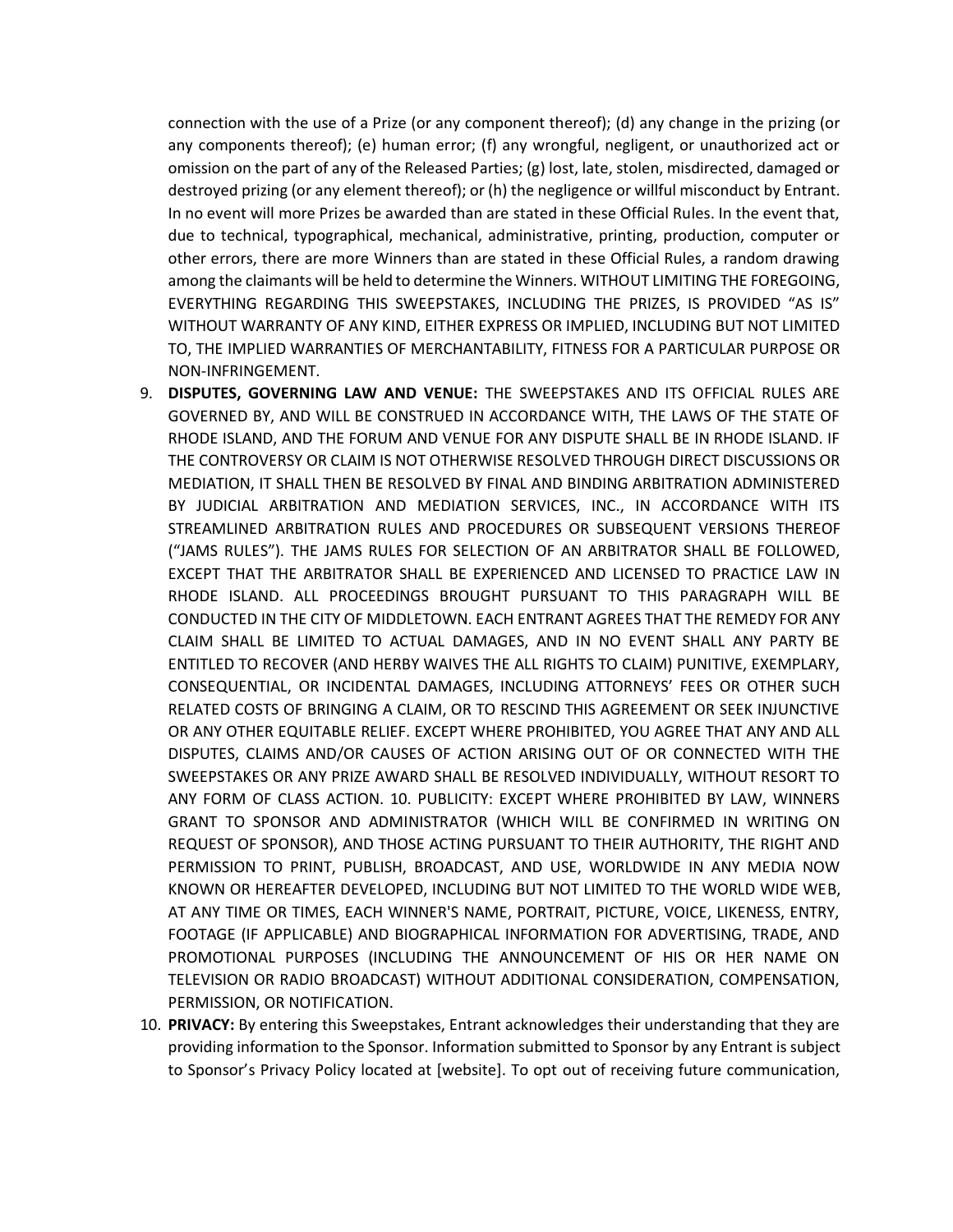visit [website]. If you are selected as a Winner, your information will be included in a publicly available Winners' list.

- 11. **REPRESENTATIONS AND WARRANTIES:** By entering this Sweepstakes, Entrant represents and warrants that: (i) any information supplied by Entrant (including personally identifiable information) is accurate; (ii) Entrant has the right to provide such information to Sponsor and to grant the consents to use such information as provided herein; (iii) use of such information by Entrant or by Sponsor in the Sweepstakes, as described in these Official Rules or for other promotional purposes will not violate the rights of Entrant or any third party; (iv) that Entrant is at least eighteen (18) years of age or older and of the age of majority in Entrant's state of residence, as defined in Section 2; (v) that Entrant meets eligibility criteria in Section 2 of these Official Rules; and (vi) Entrant is able to (if requested by Sponsor) provide a Department of Veterans Affairs loan programs Certificate of Eligibility prior to confirmation as a Winner as described at www.va.gov/housing-assistance/home-loans/eligibility.
- 12. **GENERAL:** Any attempted form of participation in this Sweepstakes other than as described herein is void. Sponsor reserves the right to disqualify any Entrant found or suspected, in their sole and absolute discretion, to be tampering with the operation of the Sweepstakes; to be acting in violation of these Official Rules; or to be acting in an unsportsmanlike, disruptive, and/or dishonest manner or with the intent to disrupt the normal operation of this Sweepstakes. Any attempted form of participation in this Sweepstakes other than as in these Official Rules is void. If it is discovered that a person has registered or attempted to register more than once using multiple phone numbers, e-mail addresses, residential addresses, multiple identities, IP addresses, use of proxy servers, or like methods, that person's entry will be declared null, and void and that person will not be awarded any Prize that they might have been entitled to receive. Any use of robotic, automatic, macro, programmed, third party or like methods to participate in the Sweepstakes will void any attempted participation effected by such methods and the disqualification of the individual utilizing the same. Entrants and/or Potential Winners may be required to provide proof of identification and eligibility as required by the Sponsor. In the event of a dispute as to the identity of a Winner, the winning entry will be declared made by the authorized account holder of the e-mail address submitted on the registration form associated with such entry. "Authorized account holder" is defined as the natural person who is assigned to an e-mail address by an Internet access provider, online service provider or other organization (e.g., business, educational institution) that is responsible for assigning email addresses for the domain associated with the submitted email address. Each Entrant may be required to show proof of being an authorized account holder. **CAUTION: ANY ATTEMPT TO DELIBERATELY DAMAGE ANY WEBSITE OR UNDERMINE THE LEGITIMATE OPERATION OF THE SWEEPSTAKES IS A VIOLATION OF CRIMINAL AND CIVIL LAWS. SHOULD SUCH AN ATTEMPT BE MADE, THE SPONSOR RESERVES THE RIGHT TO SEEK DAMAGES OR OTHER REMEDIES FROM ANY SUCH PERSON(S) RESPONSIBLE FOR THE ATTEMPT TO THE FULLEST EXTENT PERMITTED BY LAW.** If any provision of these Official Rules or any word, phrase, clause, sentence, or other portion thereof should be held unenforceable or invalid for any reason, then that provision or portion thereof shall be modified or deleted in such manner as to render the remaining provisions of these Official Rules valid and enforceable. The invalidity or unenforceability of any provision of these Official Rules or the Prize documents will not affect the validity or enforceability of any other provision. No Entrant shall have the right to modify or amend these Official Rules. Sponsor's failure to